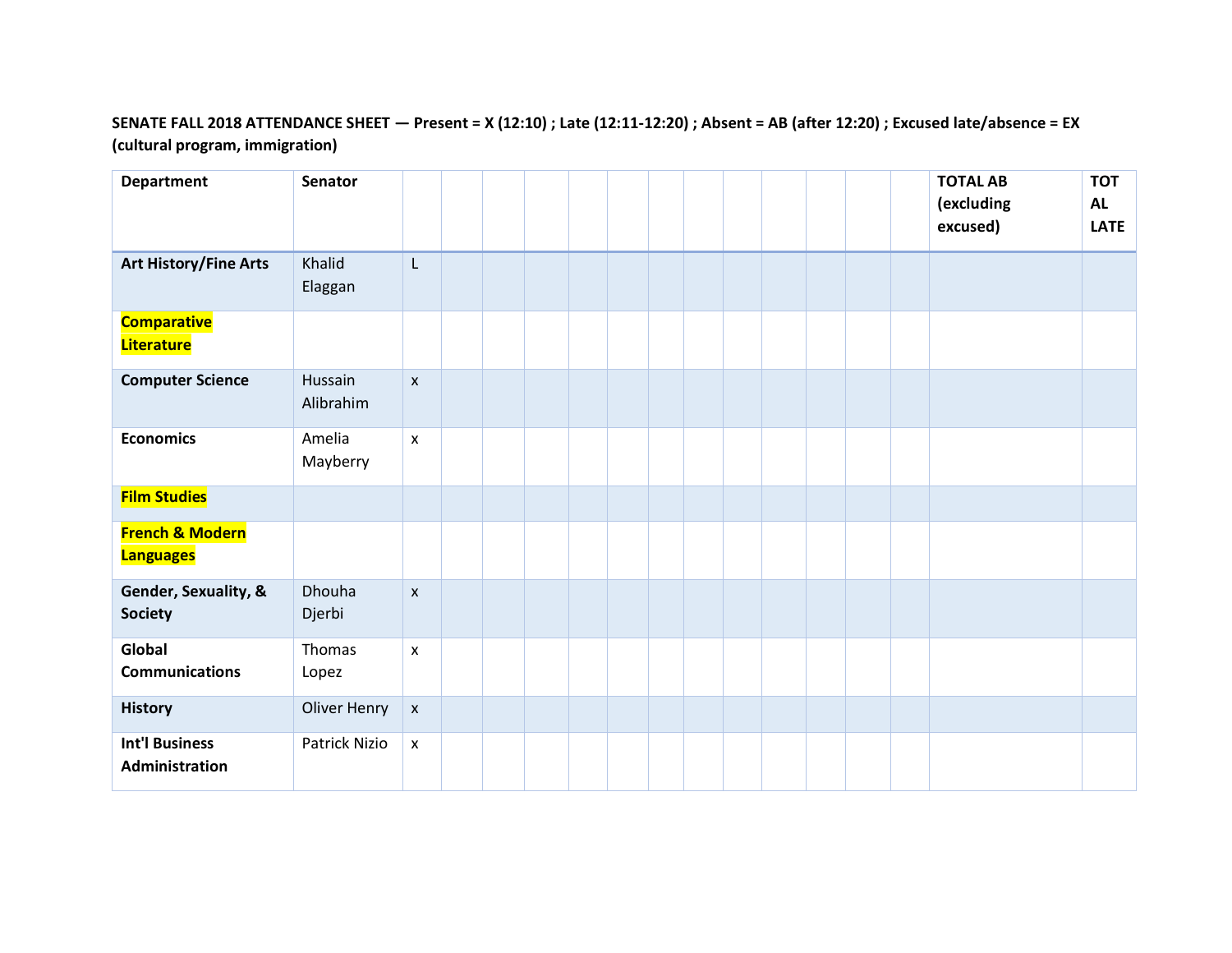| Int'l & Comparative<br><b>Politics</b> | Kevin Shen  | $\bar{\mathbf{x}}$ |  |  |  |  |  |  |  |
|----------------------------------------|-------------|--------------------|--|--|--|--|--|--|--|
| Philosophy                             |             |                    |  |  |  |  |  |  |  |
| Psychology                             | Frances Eby | $\pmb{\mathsf{x}}$ |  |  |  |  |  |  |  |
| <b>Freshman</b>                        |             |                    |  |  |  |  |  |  |  |
| Sophomore                              |             |                    |  |  |  |  |  |  |  |
| <b>Junior</b>                          |             |                    |  |  |  |  |  |  |  |
| <b>Senior</b>                          |             |                    |  |  |  |  |  |  |  |
| <b>Visiting</b>                        |             |                    |  |  |  |  |  |  |  |
| <b>Graduate Rep</b>                    |             |                    |  |  |  |  |  |  |  |
|                                        |             |                    |  |  |  |  |  |  |  |
|                                        |             |                    |  |  |  |  |  |  |  |
|                                        |             |                    |  |  |  |  |  |  |  |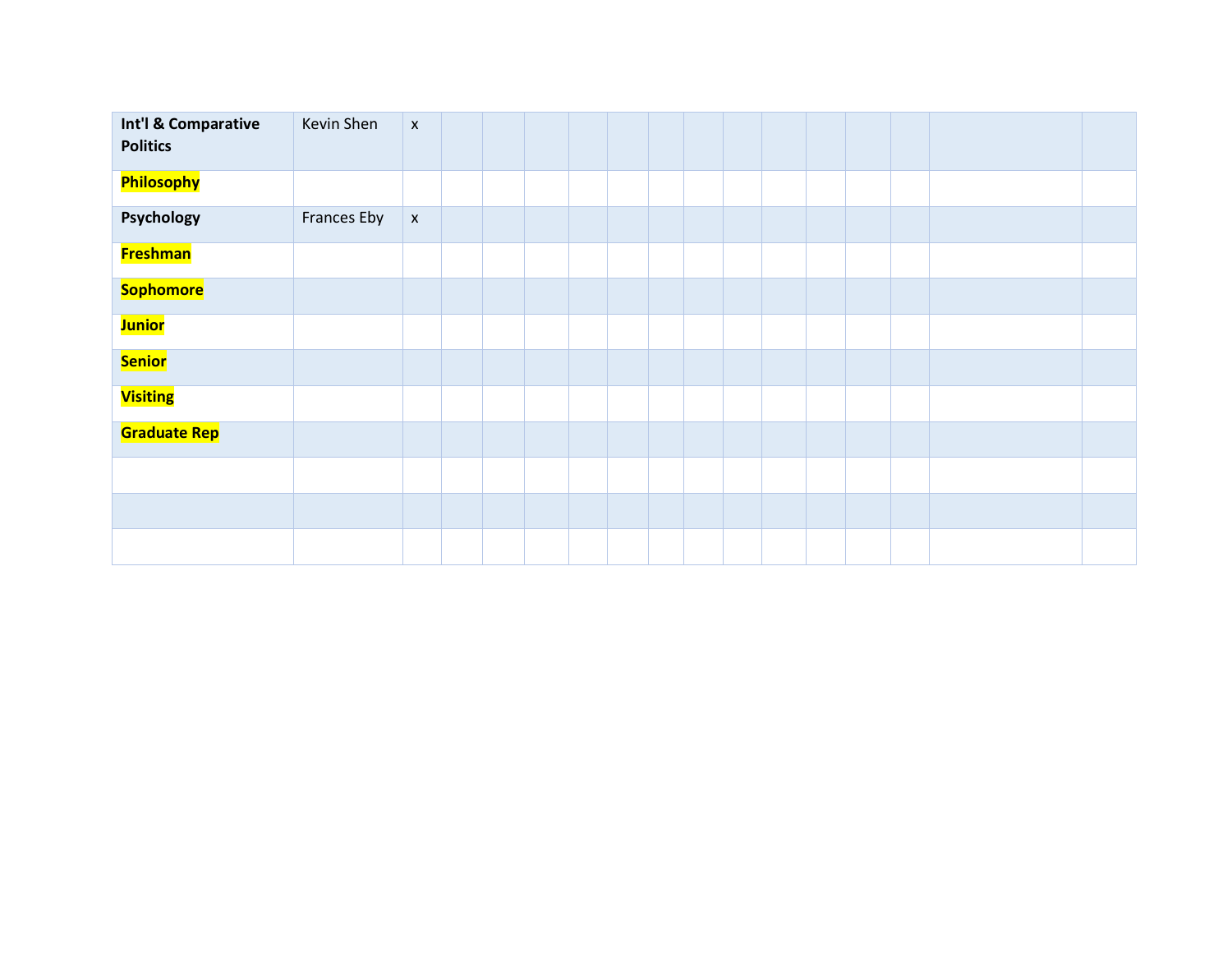## **September 12, 2018 SGA Senate Minutes**

Taken by USC Communications Director Sophia Foerster

**12:10 -** Attendance taken, Senate begins

- Chiara explains we don't take budget request for two weeks
- Chiara starts introductions, names, majors, etc. Senators introduce themselves
- **12:17** Chiara begins talking about senate elections
	- First full senate (september 26th) is the first day to make budget requests
	- Marc explains quorum needed for the first day of full senate
	- Chiara says she will send out an email about clubs night about signing up for tables
		- Encourages senators to come to speech night
		- Brings up Senator and faculty munchin'
		- Senate ballots will open on the 20th and will close the 24th
	- Chiara explains that training day is on the 29th and that it is necessary to come (will send out an email with more information
- **12:24** Emily presents about SGA and the setup
	- Explains the executive positions, the USC and GSC president positions being liaisons with the faculty
		- Communications and social directors work closely together
		- Treasurer handles budget and requests
	- Senate consists of student representatives, and are in charge of allocating the 100,000 euro student budget
	- Emily explains Committees
		- Events committee assists the social director with events
		- $\circ$  Activities and events committee (ACC) help student clubs organize community service clubs and club events etc.
- **12:30** Chiara introduces events committee chairs
- **12:31** Jonathan begins his presentation about the ACC
	- ACC has two meetings per week (TBD when the full ACC is determined)
		- They look at budget requests from clubs and organizations
		- Help optimize budget requests to help senators understand why clubs need what etc.
	- Jonathan introduces list of clubs for this semester
	- Dhouha recognizes Diana
		- Brings up a new club to help integration of syrian refugees in France
	- Jonathan goes through budget overview and set up
		- Break down of budget is same as previous year
			- $\blacksquare$  SGA has 10% (10,000 euro)
			- Clubs Budget is 60% (60,000 euro)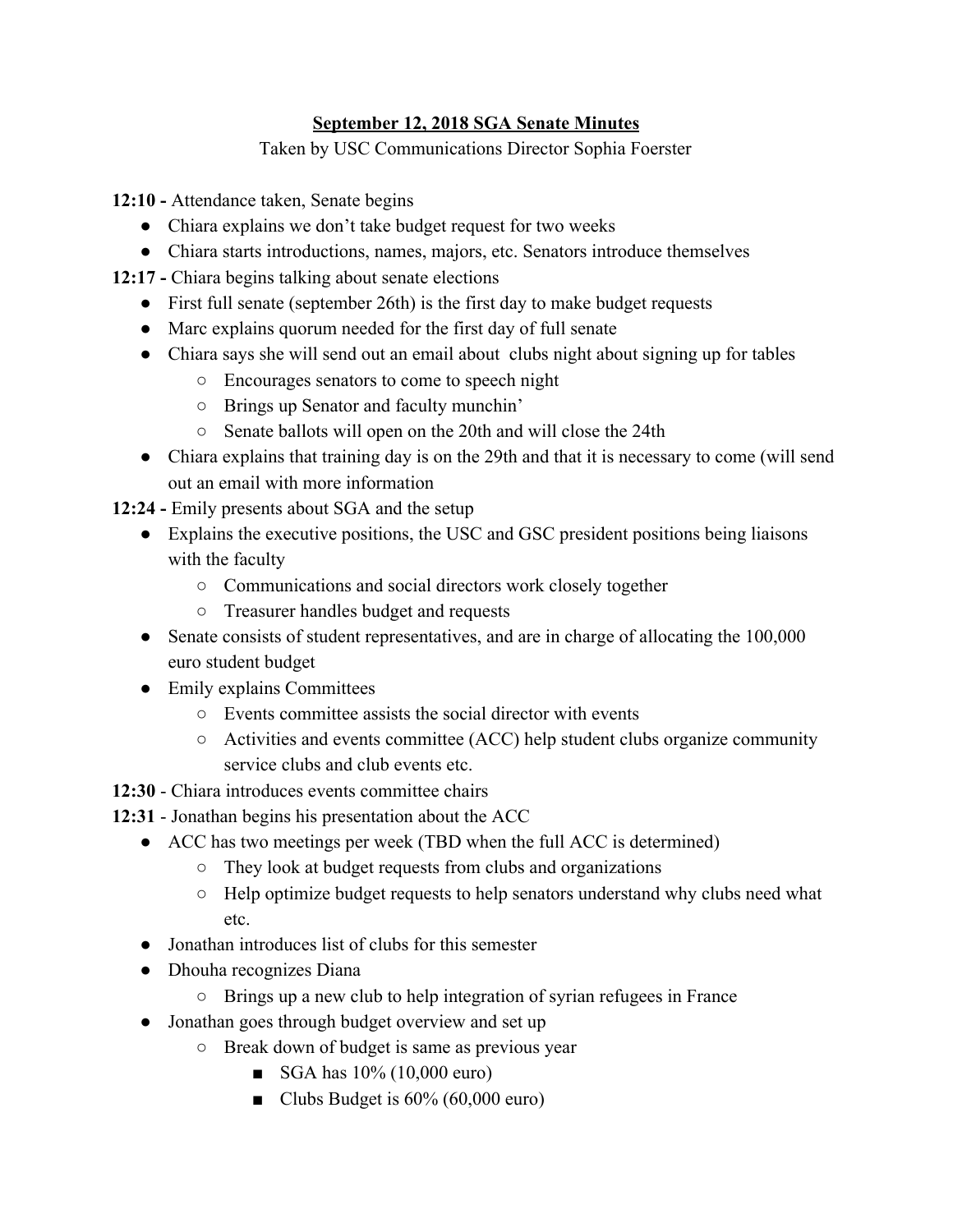- ASM budget is 27,510 euro
- Other is  $26,490$  euro
- 28% directed towards activities and social 28,000 euro
	- Grad gala 10,000 euro
	- Other is 18,000 euro
- Senators budget is 2% (2,000 euro)
- Explains that senators can allocate senator budget to events
	- Oliver asks if the senator budget per senator will be the same
	- Depends on the new senate
- **12:40** Chiara Talks about responsibilities as senators
	- Calls other senators for examples
	- Chiara goes over senators responsibility to help with events, and put themselves in positions as leaders.
	- Dhouha recognizes Electra
		- Thomas states: there is also the responsibility to bring up complaints and concerns regarding policies and amendments
- **12:45** Chiara introduces the senate rules of order
	- If you are not sitting in the front, you do not have the floor, and that senators must recognize them for them to speak
	- Chiara introduces a mock budget and list of motions
		- Chiara calls for someone to make a practice movement
		- Chiara runs through the step-by-step process of passing a budget, raising hands and voting etc.
- **12:50** Chiara introduces senator/faculty signup sheet
	- Senators must meet with their faculty to clarify how senators will communicate with the head of the department (due by the 26th)
	- Thomas asks what setup there is for senators to communicate with each other
		- TBD up to senators
- **12:53** Chiara explains how to log into senator emails
	- A spreadsheet will be sent out with emails soon
- **12:55** Hussain brings up ticket sales, Chiara passes around signup sheet for ticket sales
	- Senators are expected to respond to emails no matter what, even if they are unable to volunteer
- **12:57**  New business, Chiara puts up dates for the senators to know
	- B2S Party: Friday, Sept. 14 at 20h-1h
	- Clubs and speech night: Tuesday, Sept. 18 at 18h30
	- Staff/faculty munchin': Wednesday, Sept. 19
	- First full senate (1st day of budgets): wednesday, Sept. 26
	- Senator training day: Saturday, Sept 29 at 10am-3pm